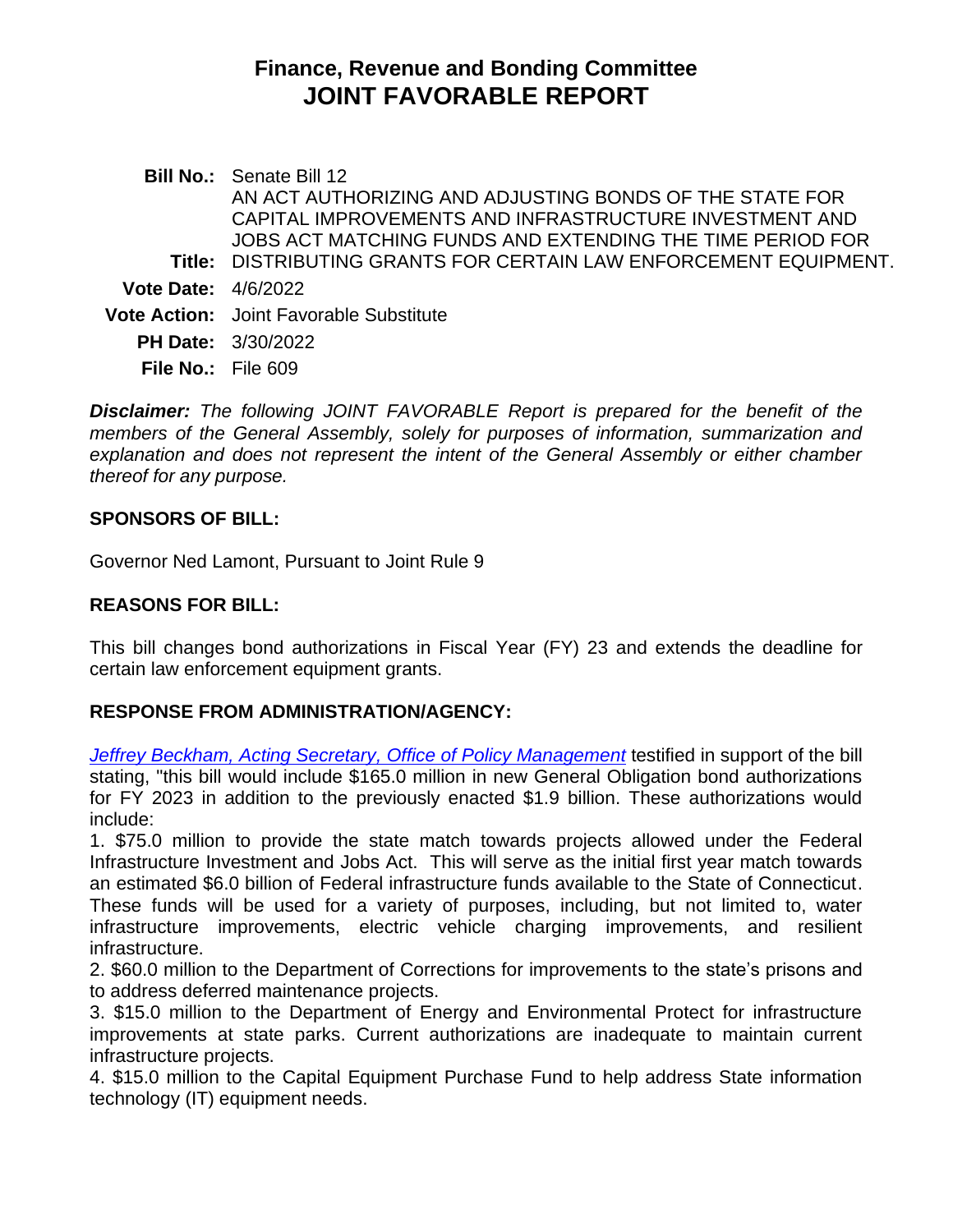This bill also extends the Police Body Camera grant program for an additional year. Currently the program will end on June 30, 2022. The change will extend the reimbursement program through FY 2023."

### **NATURE AND SOURCES OF SUPPORT:**

*[John Elsesser, Town Manager, Town](https://cga.ct.gov/2022/FINdata/Tmy/2022SB-00012-R000330-Elsesser,%20John,%20Town%20Manager,%20Town%20Coventry-TMY.PDF) of Coventry* supported the provisions authorizing funding for the required state match under the federal Infrastructure Investment and Jobs Act (IIJA), but asked for funds to reinvigorate the state's bond funded Small Town Economic Assistance Program (STEAP).

*[Laura Francis, First Selectman, Town of Durham](https://cga.ct.gov/2022/FINdata/Tmy/2022SB-00012-R000330-Francis,%20Laura,%20First%20Selectman,%20Town%20of%20Durham-TMY.PDF) and President, Connecticut Council of Small Towns [\(COST\)](https://cga.ct.gov/2022/FINdata/Tmy/2022SB-00012-R000330-Francis,%20Laura,%20First%20Selectman,%20Town%20of%20Durham-TMY.PDF)* supported the extension of the deadline for certain law enforcement equipment grants, supported funding a state match program required by the federal IIJA and requested funds to reinvigorate the state's bond funded STEAP Grants.

*[Lisa Thomas, Chairwoman, Coventry Town Council](https://cga.ct.gov/2022/FINdata/Tmy/2022SB-00012-R000330-Thomas,%20Lisa,%20Chairwoman,%20Coventry%20Town%20Council-TMY.PDF)* requested funds to reinvigorate the state's bond funded STEAP Grants.

*[Tanya Bourgoin, President, Friends of Machimoodus and Sunrise State Parks](https://cga.ct.gov/2022/FINdata/Tmy/2022SB-00012-R000330-Bourgoin,%20Tanya,%20President,%20Friends%20of%20Machimoodus%20and%20Sunrise%20State%20Parks%20-%20Support-TMY.PDF)* supported increasing bonding investment for State Parks infrastructure as outlined in Section 11 of the bill. "We are all well aware that [the Department of Energy and Environmental Protection] DEEP has a backlog of nearly \$130 million in critical maintenance, repairs, and other much needed infrastructure improvement projects at State Parks. Some investments are necessary to renovate historic structures, but significant investments are also required to ensure facilities are more accessible to all, especially to those with mobility challenges…Our group urges Committee members to consider the long-standing need for capital investments in Connecticut's State Parks, especially now that so many of our residents and visitors are seeking more outdoor recreational opportunities."

*[Cliff Carter, Friends of Fort Trumbull State Parks](https://cga.ct.gov/2022/FINdata/Tmy/2022SB-00012-R000330-Carter,%20Cliff,%20Friends%20of%20Fort%20Trumbull%20State%20Parks%20-%20Support-TMY.PDF)* supported increasing bonding investment for State Parks infrastructure as outlined in Section 11 of the bill. He stated, "I am advised by the Connecticut Forest & Park Association (CFPA) that here are approximately 1,000 buildings at 110 Connecticut State Parks that accommodate visitors. One of those parks is Fort Trumbull State Park in New London, Connecticut, which draws both local visitors and out of state tourists, indeed international tourists who spend time and money in Connecticut to view historical artifacts."

*[Randy Collins, Advocacy Manager, Connecticut Conference of Municipalities](https://cga.ct.gov/2022/FINdata/Tmy/2022SB-00012-R000330-Collins,%20Randy,%20Advocacy%20Manager,%20Connecticut%20Conference%20of%20Municipalities%20-%20Support-TMY.PDF) (CCM)* supported Sections 1 and 9 of the bill, which provides a state match for eligible projects under the Federal IIJA and offsets the costs to purchase police body cameras, dashboard cameras and related data storage for distressed municipalities. "CCM asks the committee to support these measures that will provide needed financial assistance to our towns, cities and our shared residents."

*[Elizabeth Gara, Executive Director, Connecticut Water Works Association](https://cga.ct.gov/2022/FINdata/Tmy/2022SB-00012-R000330-Gara,%20Elizabeth,%20Executive%20Director,%20Connecticut%20Water%20Works%20Association%20-%20Support-TMY.PDF)* supported funding a state match program required by the federal IIJA. Under the first annual allotment under IIJA,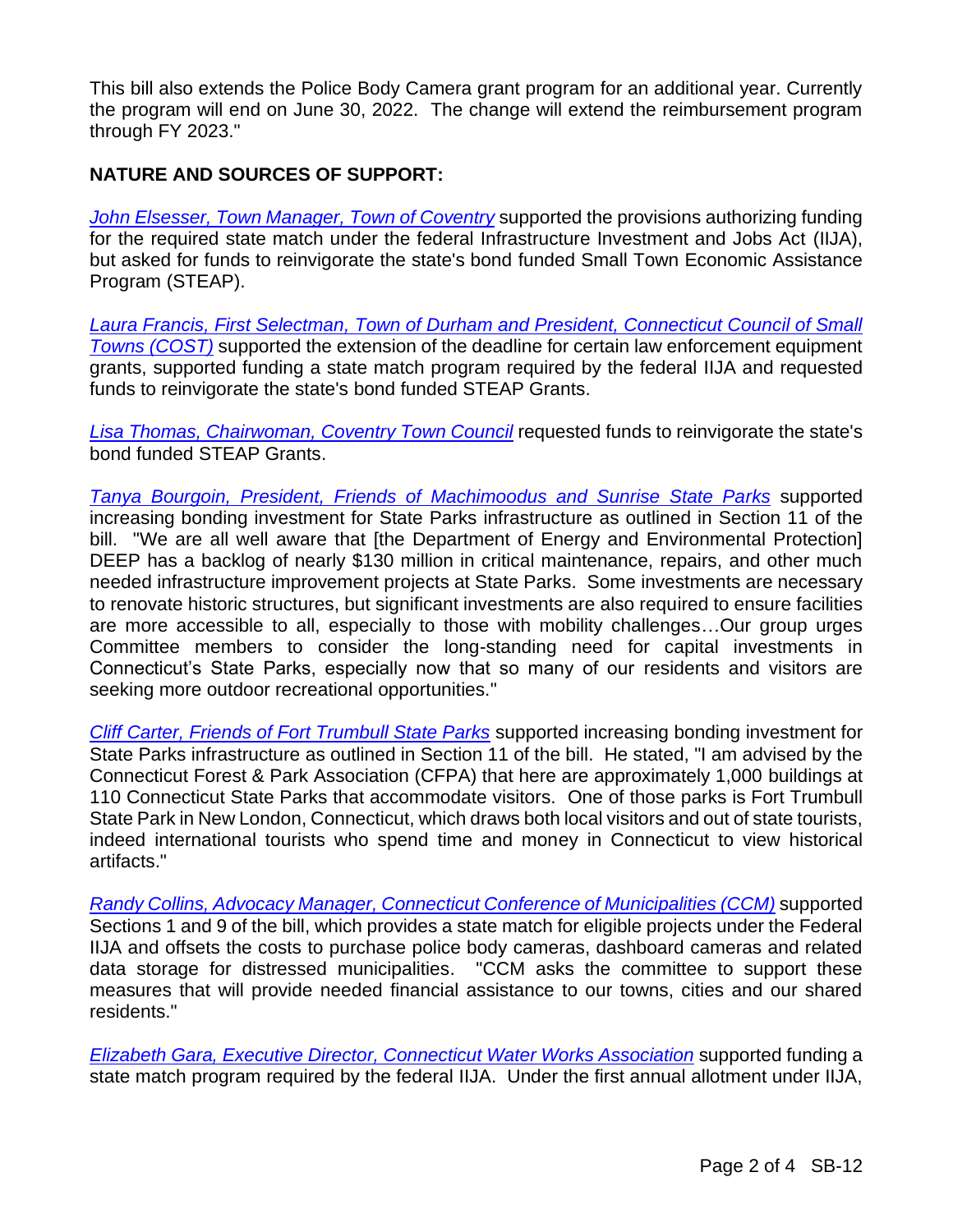Connecticut will receive \$53,770,000 in water infrastructure funding, which will be distributed to eligible water companies through the state's Drinking Water State Revolving Fund.

*Sam Gold, Executive Director, [Lower Connecticut River Valley Council of Governments](https://cga.ct.gov/2022/FINdata/Tmy/2022SB-00012-R000330-Gold,%20Sam,%20Executive%20Director,%20Lower%20Connecticut%20River%20Valley%20Council%20of%20Governments%20-%20Support-TMY.PDF)* supported Section 9 of the bill, which provides bond authorizations for the acquisition, management and storage of police dash and body camera footage and equipment. He explained that, "our municipalities need assistance with the costly acquisition, management and storage of police dash and body cam footage and equipment. Storage of these digital recordings costs our municipalities thousands of dollars each year and we are still awaiting an affordable statewide solution. Until a statewide option is secured, we request that the state continue to offer options that help pay the high costs of these unfunded mandates. The language outlined in Sec. 9 would extend grant opportunities to recuperate costs and would be welcomed by all member communities. We encourage the passage of this section which would help free up revenue to be spent on other town services and improvements."

Mr. Gold noted that Sections 10 and 11 of this bill increased bonding investment for State Parks infrastructure. "The parks, open spaces and recreational facilities located in the Lower Connecticut River Valley are considered some of our region's most valuable resources. Improvements to these facilities would be welcomed by new and current visitors, particularly any alterations that can further facilitate their enjoyment regardless of mobility status. Increasing funding to support renovations and improvements, specifically those designed to improve compliance with Americans with Disabilities Act is applauded."

*[Ellen Grant, President, Friends of Connecticut](https://cga.ct.gov/2022/FINdata/Tmy/2022SB-00012-R000330-Grant,%20Ellen,%20President,%20Friends%20of%20Connecticut%20State%20Parks%20-%20Support-TMY.PDF) State Parks* supported increasing bonding investment for State Parks infrastructure as outlined in Section 11 of the bill. She stated, "a constant during these last thirty years has been the inadequacy of the capital investment funds allocated by the State to repair, replace or modernize the aging infrastructure present in almost every Park and Forest. The System's buildings, whether they be irreplaceable historic structures or bathrooms essential to properly service Connecticut family visitors, are universally in need of major restoration and upgrades. Parks' roadways, underground pipe networks, electrical systems, telecommunications connections, boat launches, pavilions and campgrounds must meet 21st century standards for safety and utility."

*[Eric Hammerling, Executive Director, Connecticut Forest & Park](https://cga.ct.gov/2022/FINdata/Tmy/2022SB-00012-R000330-Hammerling,%20Eric,%20Executive%20Director,%20Connecticut%20Forest%20and%20Park%20Association%20-%20Support-TMY.PDF) Association* supported this bill's increased bonding investment for State Parks infrastructure as outlined in Section 11 of the bill. He cited that, "people have been getting outdoors in record numbers in Connecticut, and according to DEEP, approximately 13 million people visited State Parks in 2021. Attendance has been growing by approximately 10-20% each year since the Passport to the Parks took effect in 2018 and has essentially doubled since the mid-1980's. This increase in outdoor recreation provides significant economic, health, wildlife, and other benefits to our state."

*[Julie Hulten, President, Sleeping Giant Park Association](https://cga.ct.gov/2022/FINdata/Tmy/2022SB-00012-R000330-Hulten,%20Julie,%20President,%20Sleeping%20Giant%20Park%20Association%20-%20Support-TMY.PDF)* supported increasing bonding investment for State Parks infrastructure. She noted that, "according to the most recent national Bureau of Economic Analysis report, outdoor recreation in Connecticut generated \$3.3 billion in revenue and helped sustain 41,721 jobs in 2020."

*[Christine Koster, Resident, Naugatuck, Connecticut](https://cga.ct.gov/2022/FINdata/Tmy/2022SB-00012-R000330-Koster,%20Christine,%20Resident,%20Naugatuck,%20Connecticut%20-%20Support-TMY.PDF)* supported increasing bonding investment for State Parks infrastructure. She, "encouraged committee members to consider the need for